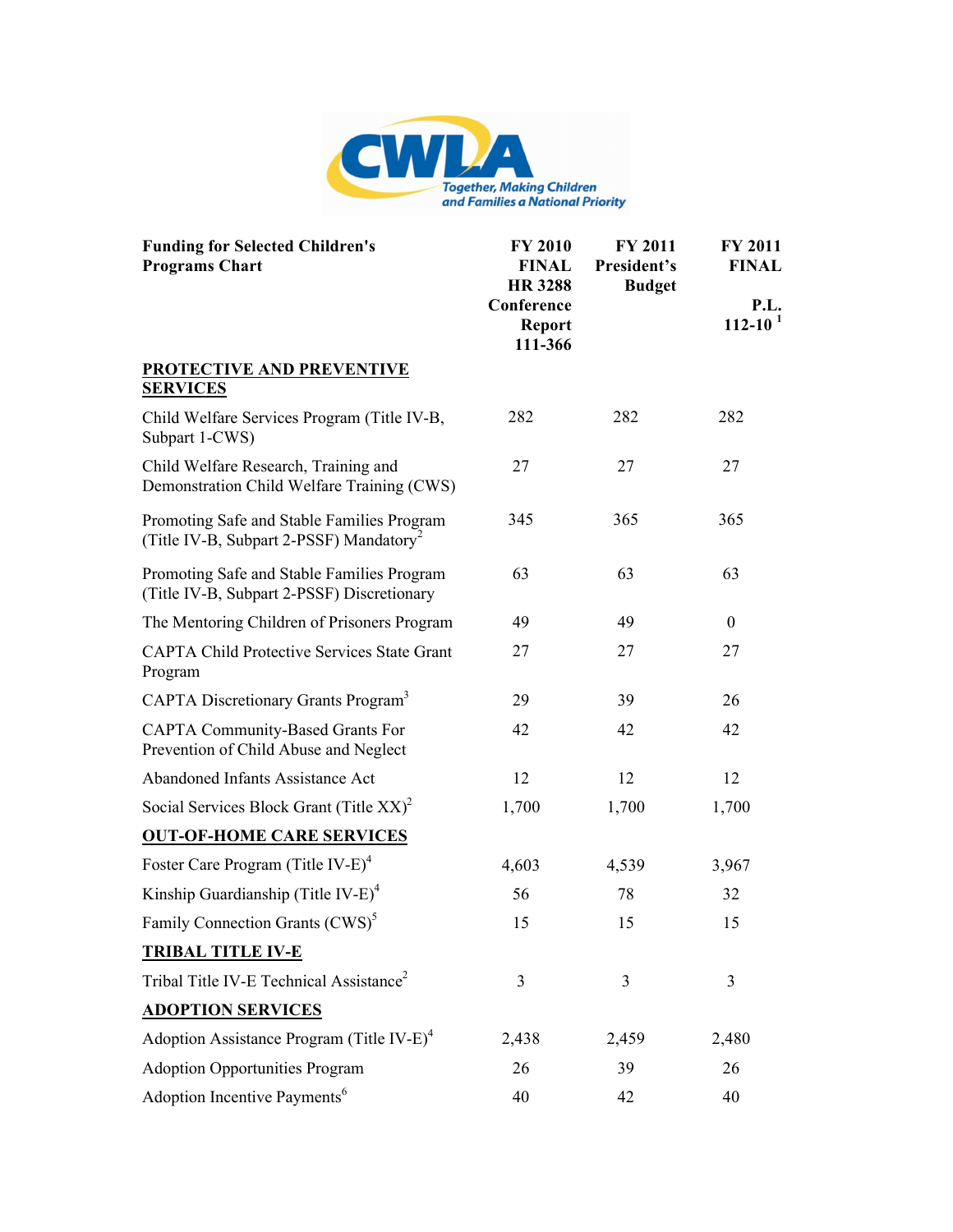| <b>Funding for Selected Children's</b><br><b>Programs Chart</b>                                             | <b>FY 2010</b><br><b>FINAL</b><br><b>HR 3288</b><br>Conference<br><b>Report</b><br>111-366 | FY 2011<br>President's<br><b>Budget</b> | FY 2011<br><b>FINAL</b> |
|-------------------------------------------------------------------------------------------------------------|--------------------------------------------------------------------------------------------|-----------------------------------------|-------------------------|
|                                                                                                             |                                                                                            |                                         | P.L.<br>$112 - 10^{1}$  |
| <b>EARLY CHILDHOOD EDUCATION</b>                                                                            |                                                                                            |                                         |                         |
| Child Care & Development Block Grant,<br>Discretionary                                                      | 2,127                                                                                      | 2,927                                   | 2,227                   |
| Child Care & Development Block Grant,<br>Mandatory <sup>2</sup>                                             | 2,917                                                                                      | 3,717                                   | 2,917                   |
| <b>Head Start</b>                                                                                           | 7,235                                                                                      | 8,225                                   | 7,575                   |
| Home Visitation <sup>7</sup>                                                                                | 100                                                                                        | 250                                     | 250                     |
| Early Learning Challenge Fund <sup>8</sup>                                                                  | $\boldsymbol{0}$                                                                           |                                         | $\boldsymbol{0}$        |
| Promise Neighborhoods                                                                                       | $\theta$                                                                                   | 210                                     | 30                      |
| <b>TEMPORARY ASSISTANCE FOR NEEDY</b><br><b>FAMILIES</b>                                                    |                                                                                            |                                         |                         |
| Basic TANF Block Grant <sup>2</sup>                                                                         | 16,487                                                                                     | 16,487                                  | 16,487                  |
| Supplemental Grants <sup>9</sup>                                                                            | 319                                                                                        | 319                                     | 211                     |
| Healthy Marriages and Fatherhood <sup>2</sup>                                                               | 149                                                                                        | 500                                     | 150                     |
| <b>HEALTH CARE SERVICES</b>                                                                                 |                                                                                            |                                         |                         |
| Medicaid <sup>10</sup>                                                                                      | 278,830                                                                                    | 274,494                                 | 276,249                 |
| Children's Health Insurance Program (CHIP) <sup>11</sup>                                                    | 10,095                                                                                     | 10,285                                  | 9,169                   |
| Children's Mental Health Services Program                                                                   | 121                                                                                        | 126                                     | 121                     |
| Mental Health Block Grant                                                                                   | 421                                                                                        | 421                                     | 421                     |
| Mental Health Programs of Regional $\&$<br>National Significance                                            | 362                                                                                        | 374                                     | 361                     |
| Maternal and Child Health Block Grant - Title<br>V                                                          | 662                                                                                        | 673                                     | 662                     |
| Ryan White Comprehensive AIDS Resources<br><b>Emergency Act</b>                                             | 679                                                                                        | 679                                     | 679                     |
| <b>Healthy Start</b>                                                                                        | 105                                                                                        | 110                                     | 105                     |
| Individuals with Disabilities Education Act:<br>Early Intervention Services Program (Infants &<br>Families) | 439                                                                                        | 439                                     | 439                     |
| <b>School Based Health Centers</b>                                                                          | 50                                                                                         |                                         | 50                      |
| Title X Family Planning Program                                                                             | 317                                                                                        | 327                                     | 300                     |
| Teen Pregnancy Prevention Initiative                                                                        | 114                                                                                        | 183                                     | 109                     |
| Personal Responsibility Education Program                                                                   | 56                                                                                         |                                         | 93                      |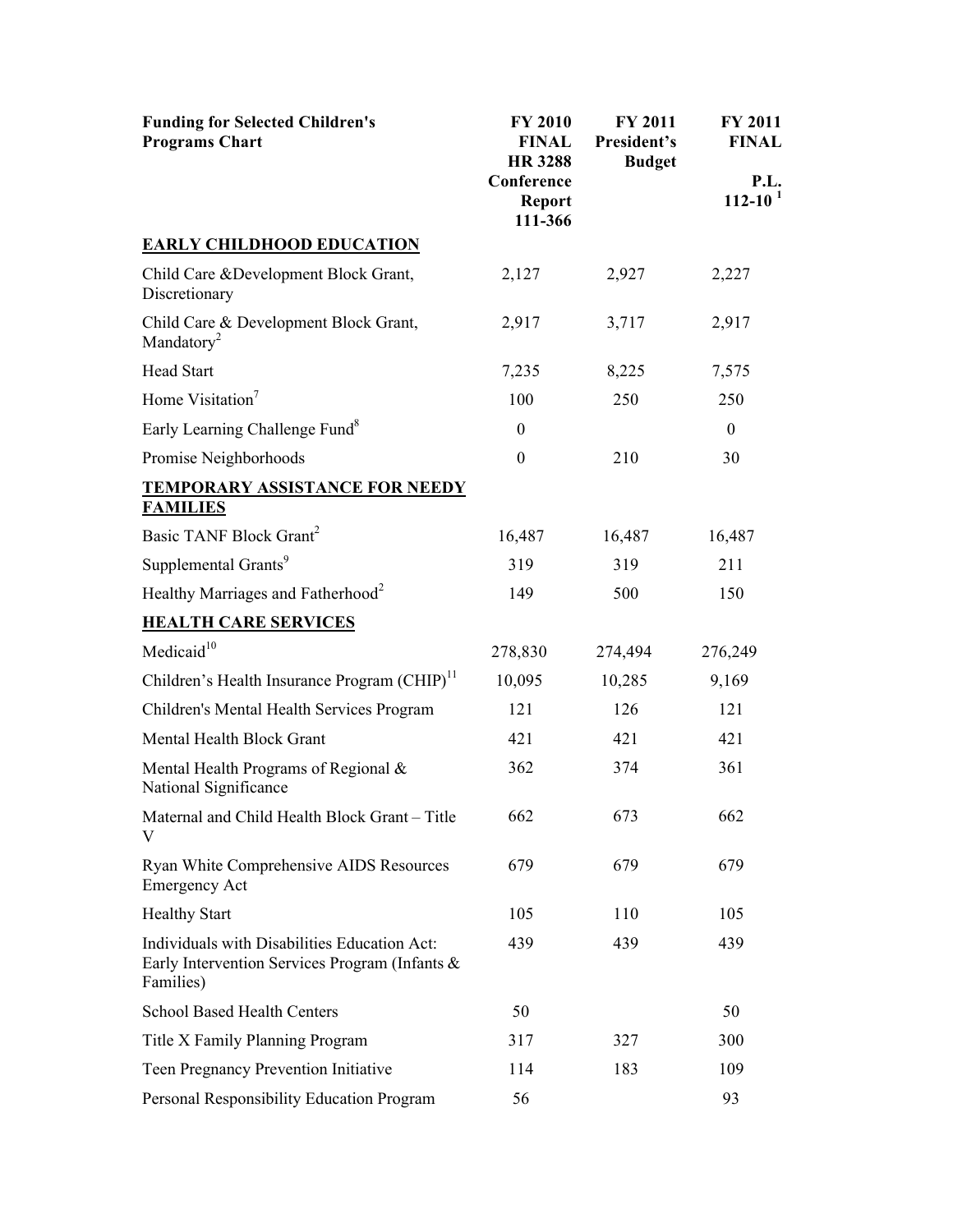| <b>Funding for Selected Children's</b><br><b>Programs Chart</b>                                                         | <b>FY 2010</b><br><b>FINAL</b><br><b>HR 3288</b><br>Conference<br><b>Report</b><br>111-366 | <b>FY 2011</b><br>President's<br><b>Budget</b> | <b>FY 2011</b><br><b>FINAL</b><br>P.L.<br>$112 - 10^{1}$ |
|-------------------------------------------------------------------------------------------------------------------------|--------------------------------------------------------------------------------------------|------------------------------------------------|----------------------------------------------------------|
| (PREP)                                                                                                                  |                                                                                            |                                                |                                                          |
| <b>Abstinence Education</b>                                                                                             | 35                                                                                         |                                                | 50                                                       |
| <b>SUBSTANCE ABUSE SERVICES</b>                                                                                         |                                                                                            |                                                |                                                          |
| <b>Substance Abuse Block Grant</b>                                                                                      | 1,455                                                                                      | 1,455                                          | 1,455                                                    |
| Substance Abuse Treatment Programs of<br>Regional & National Significance                                               | 443                                                                                        | 487                                            | 444                                                      |
| <b>Substance Abuse Prevention Grants</b>                                                                                | 202                                                                                        | 223                                            | 202                                                      |
| <b>HOUSING AND HOMELESSNESS</b><br><b>ASSISTANCE</b>                                                                    |                                                                                            |                                                |                                                          |
| Family Unification Program <sup>12</sup>                                                                                | 16                                                                                         | $\boldsymbol{0}$                               | $\boldsymbol{0}$                                         |
| <b>YOUTH SERVICES</b>                                                                                                   |                                                                                            |                                                |                                                          |
| Independent Living Program (Title IV-E) <sup>2</sup>                                                                    | 140                                                                                        | 140                                            | 140                                                      |
| <b>Education and Training Vouchers</b>                                                                                  | 45                                                                                         | 45                                             | 45                                                       |
| Runaway and Homeless Youth Act/Transitional<br>Living Program for Homeless Youth/Reduce<br>Sex Abuse                    | 98                                                                                         | 98                                             | 98                                                       |
| Grants to Reduce the Sexual Abuse and<br>Exploitation of Runaway, Homeless, and Street<br>Youth (Street-based Services) | 18                                                                                         | 18                                             | 18                                                       |
| Juvenile Justice and Delinquency Prevention<br><b>Act State Formula Grants</b>                                          | 75                                                                                         | 72                                             | 62                                                       |
| Juvenile Accountability Block Grant Program                                                                             | 55                                                                                         | 40                                             | 46                                                       |
| Juvenile Justice System Incentive Grants <sup>13</sup>                                                                  | $\boldsymbol{0}$                                                                           | 72                                             | $\boldsymbol{0}$                                         |
| Local Delinquency Prevention Grants-Title V                                                                             | 65                                                                                         | 62                                             | 54                                                       |
| 21 <sup>st</sup> Century Community Learning Centers                                                                     | 1,166                                                                                      | 1,166                                          | 1,154                                                    |
| Juvenile Mentoring Program                                                                                              | 100                                                                                        | 45                                             | 83                                                       |
| Community-Based Prevention <sup>14</sup>                                                                                | 10                                                                                         | 25                                             | 8                                                        |
| Gang and Youth Violence Prevention <sup>15</sup>                                                                        |                                                                                            | 13                                             | --                                                       |

<sup>1</sup> Funding levels not inclusive of .2% across-the-board cut to all non-defense discretionary accounts.<br><sup>2</sup> This is a capped entitlement program and the annual funding is automatically fixed by law.<br><sup>3</sup> A 2011 short-term

March 18, 2011 cut \$3 million in CAPTA discretionary fund that were earmarked for child abuse prevention and treatment programs in FY 2010.